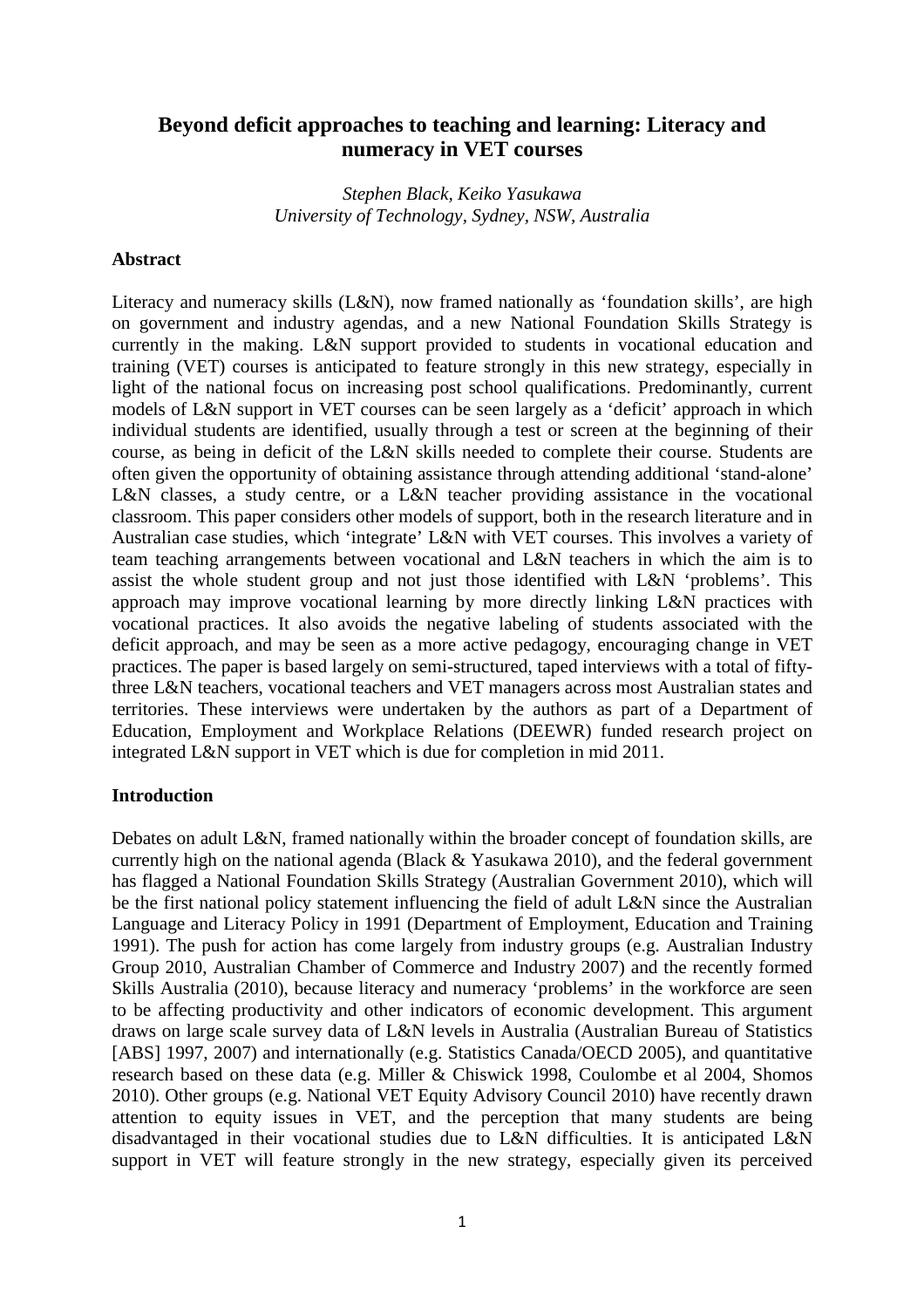significance for underpinning nationally agreed 2020 targets for increasing the qualifications of Australian adults (Council of Australian Governments 2008).

This paper focuses on L&N in VET courses, and in particular, the ways in which L&N teachers work with vocational teachers in providing support to students undertaking their vocational studies. Often this provision is framed in terms of 'integrated' L&N, though as we will see, integrated provision varies considerably in practice. The paper draws on unpublished data from a current research project undertaken with DEEWR funding (Black & Yasukawa forthcoming). It excludes the already well documented workplace L&N programs undertaken with federal government Workplace English Language and Literacy (WELL) funding (see Woods et al 2006).

The main argument we present in this paper is that predominantly, L&N support provided to students in VET falls within a 'deficit' approach, that is, learners are perceived to have problems which are primarily located within them, and that they need support to overcome these problems in order to succeed in their studies. This approach is so ingrained in VET practices that there is very little debate over it in Australia, either in the research literature or in practice. It is naturalised and largely uncontested – part of the dominant pedagogical discourse in Australian VET. The aim in this paper is to highlight the fact that current approaches are underpinned by deficit notions, and to provide some examples and directions for future pedagogical models which both avoid a deficit approach, and provide more effective vocational learning.

# **Literature review**

L&N support for vocational students has long been a feature of Technical and Further Education (TAFE) institutes, the main Australian public VET providers, going back more than thirty years (Wickert et al 2007:251). While this began as 'stand-alone' L&N provision, with the developing concept of 'integrated' L&N support in VET, Australia was seen at one stage to have led the world (Australian National Training Authority 2003:3). Courtenay and Mawer (1995:2) explain that conceptually, delivering L&N in VET in an integrated way involves concurrently developing L&N and vocational competencies '… as interrelated elements of the one process'. In other words, L&N are taught not as separate or discrete skills, but contextualized or 'situated' within the process of learning vocational skills. Integrated L&N forms the conceptual base of the 'built in not bolted on' approach to industry training packages (Wignall 1998), and these packages underpin what is taught in Australian VET. Also, in workplace L&N programs funded by the federal government, integrated L&N provision is the norm, and is considered a key factor in the success of these programs (Woods et al 2006:14-16). To date, integrated L&N provision has received most attention in workplace programs (e.g. Sefton et al 1994, McKenna and Fitzpatrick 2005, Woods et al 2006), though the concept has also been promoted as the basis for community programs featuring cross sectoral partnerships (Wickert and McGuirk 2005).

While TAFE systems have adopted various forms of L&N support for many years, including individual and small group tuition, attendance at study centres and team teaching, this provision remains relatively unresearched, certainly from a national perspective, which partly accounts for the rationale for our current study. In some state jurisdictions such as New South Wales, integrated L&N support in the form of team teaching has been established and documented as 'good practice' for many years in TAFE colleges (e.g. Randazzo 1989, Glossop 1990, Black 1996, Access & General Education Curriculum Centre 2005), as too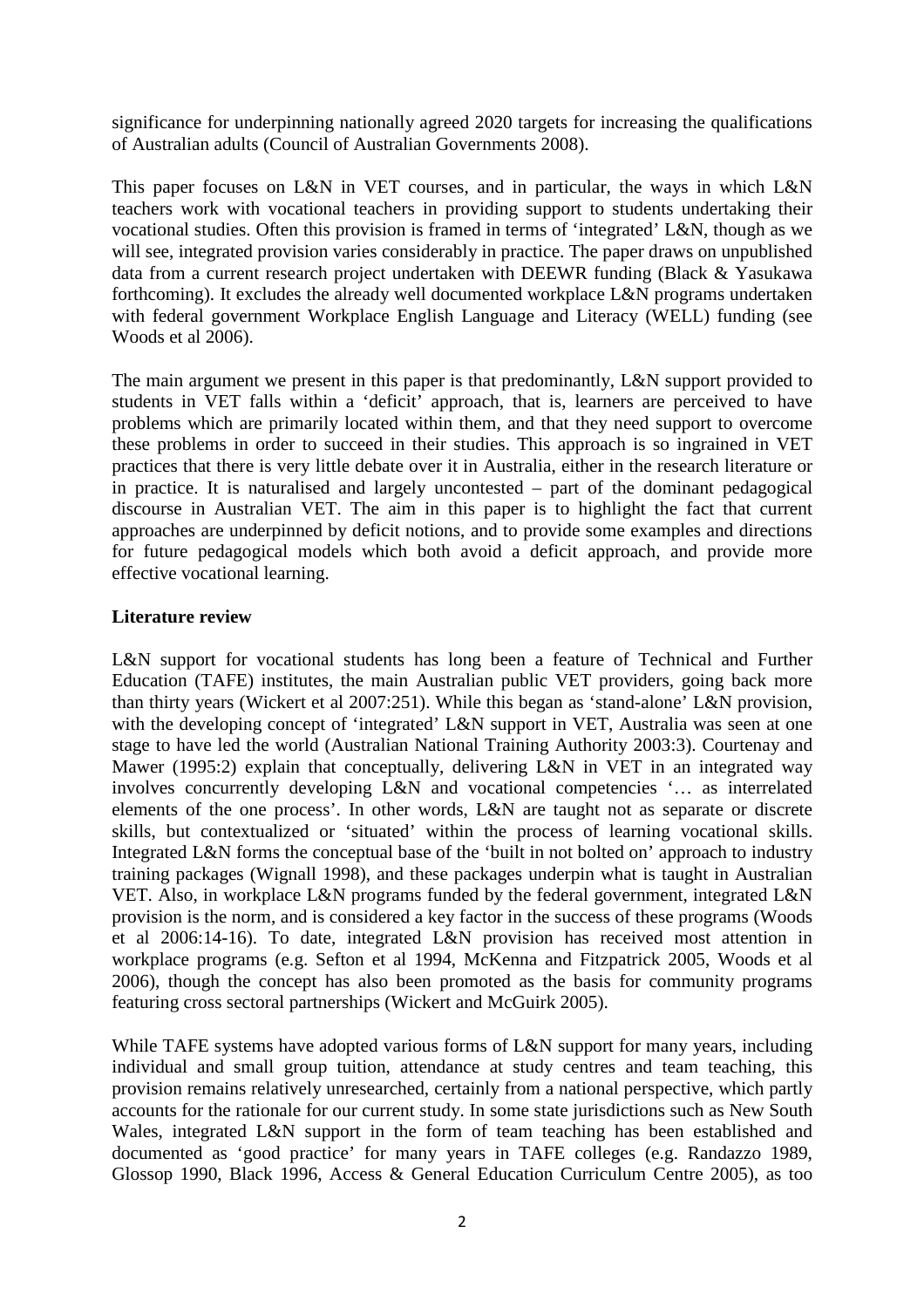have professional development programs encouraging the 'working together' (TAFE NSW 1990) of vocational and L&N teachers. While some other states have also promoted integrated delivery (e.g. Queensland – see Foley 2002), one model of integrated L&N delivery, the Western Australian developed Certificate in Applied Vocational Study Skills (CAVSS), has been particularly influential, being delivered in a number of states and territories in the past decade. In the CAVSS, explained in more detail later in this paper, vocational and L&N teachers work closely together, often as 'tag teachers', delivering to the whole class in both theory and practical sessions (Bates 2004).

To date there has been little documented discussion in Australia over the theoretical foundations of L&N support in VET. Primarily, the focus seems to have been on the practice of VET, guided by the apparent common-sense rationale of providing L&N support to students identified as being 'in need'. In workplace programs, this idea of providing special assistance only to those in need, was identified by McKenna and Fitzpatrick (2005:29) as a deficit model, which characterised early workplace programs to the mid 1990s, but not the 'integrated' programs that followed. In fact, implicit in the notion of 'integrated' L&N provision, especially that involving team teaching, seems to be the assumption that it avoids a deficit approach. As this paper later demonstrates, this is not always the case.

By a deficit approach, we refer to work on 'deficit thinking', which amounts essentially to the process of 'blaming the victim' (Valencia 1997:x). In other words, people are held responsible for their own failures rather than any structural inequalities in society. Rogers (2006:129) views the dominant (or orthodox) paradigm of lifelong learning to be a deficit one. He explains that the cause of inequalities conceptualised in this paradigm, 'is that some people lack resources which others possess, a matter which can be remedied by the provision of inputs'. Typically, special programs are set up for the less well educated, 'those who are in deficit', in order for them to 'catch up'. It is quite easy to see how some forms of L&N support for vocational students can be considered to fall within this deficit paradigm – including special after-hours L&N classes, 'remedial' classes, and attending a study centre for one-to-one or small group L&N assistance. One of the significant outcomes of deficit approaches, especially in the field of adult L&N, is the negative and sometimes debilitating effects they can have on people's self image, their identities. This has been documented for more than 30 years in adult L&N studies (e.g. Jones & Charnley 1978, Grant 1987, Barton 2009). It also leads to a view of literacy and numeracy as discrete skills that can be taught in isolation from their contexts of use.

In the UK as part of their *Skills for Life* initiative, there is a strong focus on 'embedded' L&N support in vocational education as distinct from 'discrete' (i.e. 'stand alone') L&N provision, with a clear preference for the former which was found to lead to improved student retention and higher success rates (Casey et al 2006). The term 'embedded' essentially equates to 'integrated' provision. While these UK studies do not refer specifically to deficit approaches, the implication is that deficit approaches relate to the 'discrete' L&N support model, in contrast to the 'embedded' provision, in which students acquire L&N skills in the process of becoming socialised ('apprenticed' – see Lave and Wenger 1991) into becoming a competent member of their new occupational community. Embedded L&N support is provided usually in a team teaching mode in all aspects of the course, including when students are carrying out the practical tasks of their course (Roberts et al 2005:8). The researchers do point out however, that there is overlap between discrete and embedded forms of L&N support, and they maintain there is a place for separate L&N provision, 'providing it is integral to the delivery of the vocational curriculum and done by teachers who have close links with the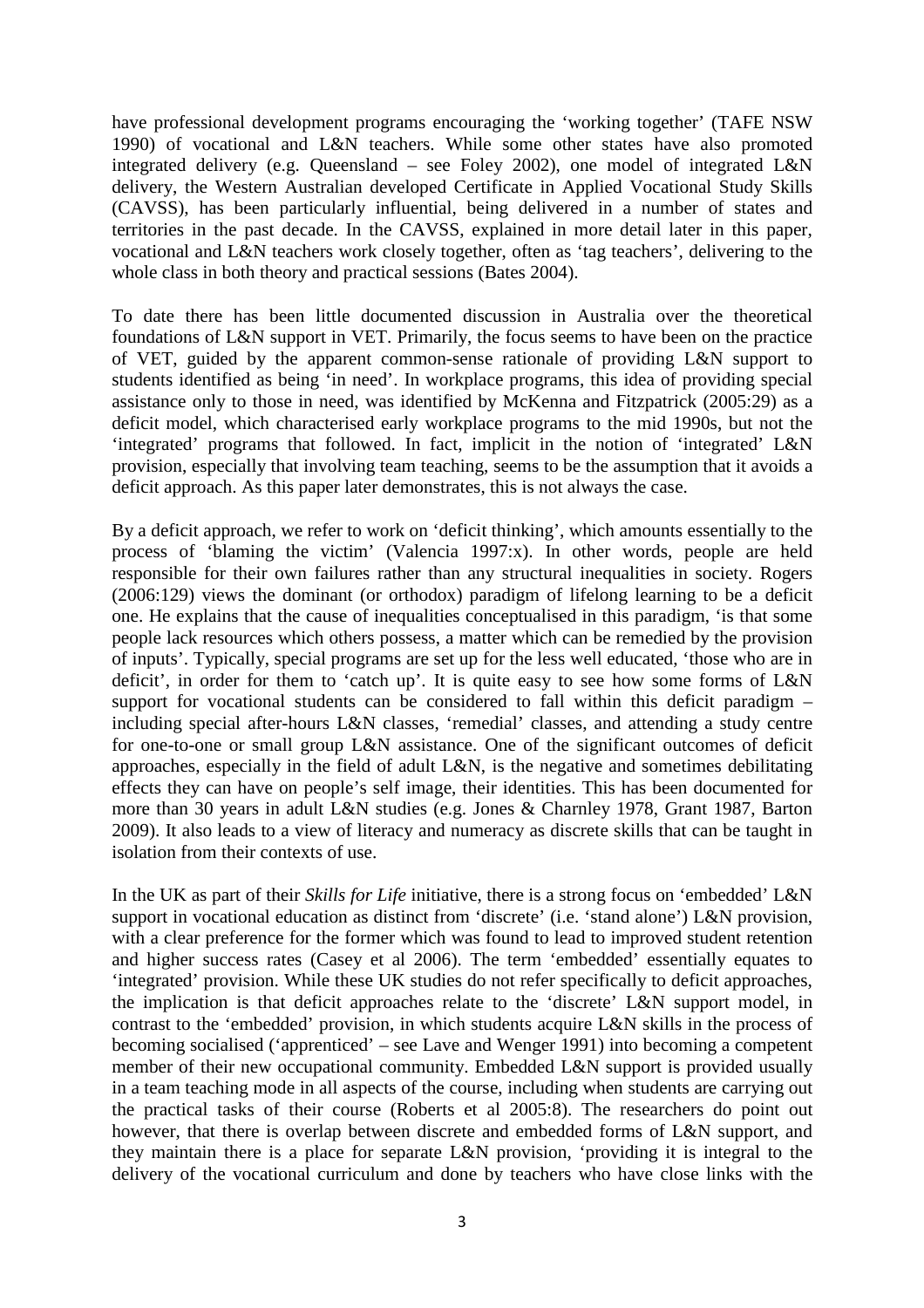vocational classroom' (Roberts et al 2005:10). A possible ideal would see L&N integrated in all aspects of the VET system, a 'whole organisational approach' as explored in a recent Irish study (Hegarty and Feeley 2009). This would include L&N integrated in college strategic plans and professional development, in addition to the delivery of courses.

Complementing these integration discussions is recent UK work on 'literacies across the curriculum' in further education (e.g. Ivanic 2009, Ivanic et al 2009). Adopting a social practice perspective, their work directly challenges deficit approaches in VET, because it challenges the established pedagogical practices which serve to identify students as deficient. They provide examples of how vocational teachers can change their pedagogy, including assessment practices, by drawing on the rich variety of everyday L&N practices of their students to make learning more meaningful to students. They also analyse the L&N practices of different vocational courses and attempt to link these more appropriately with the actual practices required to work in their disciplinary areas. In some cases, more formal, abstract course assessment tasks, such as formal essays, were found to have little relevance to the actual work practices in the jobs for which these students were being trained. Hence, such L&N practices, which can be seen as part of an overall 'academic drift' in VET (see Edwards & Miller, 2008), needed to be questioned. The social practice approach to L&N research is significant for indicating that potentially, L&N teachers have a role that goes beyond the deficit notion of simply helping students to pass exams, to changing VET pedagogical practices.

To help our understanding of how LLN can be integrated in the delivery of VET courses, it is useful to draw on higher education studies of 'academic literacies', especially in view of the blurring of boundaries between VET and higher education in Australia following the Bradley review (Australian Government 2008). There are also a number of dual sector institutions featuring VET and higher education. Most higher education institutions have 'study skills' provision, which provides academic L&N support to individual students within an approach which largely fits the deficit paradigm. That is, students attend study skills centres because they are perceived to lack the generalised (i.e. de-contextualised) L&N skills needed for success across all academic disciplines. An increasing number of researchers are now questioning this approach, in some cases proposing 'doing away' with study skills (Wingate 2006), or at the very least, including an additional 'social practice' approach which is seen to be more effective for student learning because it draws directly on the specific L&N practices used in the disciplines (e.g. Jacobs 2005, Boughey 2006, Haggis 2006, Lea and Street 2006, Lawrence 2009). Much in the way that a trades area in a VET context has its own conventions and ways of operating (i.e. discourses - ways of being), involving a range of different literacy and numeracy practices, so too with academic disciplines in the higher education sector. A social practice approach enables a learner to acquire the literacies and numeracies of their academic discipline in the process of learning that academic discipline, that is, in mainstream classes, through an integrated approach which in some cases involves team teaching between academic literacies teachers and discipline experts.

The social practice approach draws largely on theories of social learning, and the concepts of situated learning (Lave and Wenger 1991) and communities of practice (Wenger 1998). Lea and Street (2006) add further distinctions between the social practice approach - what they call the 'academic literacies' approach, and the 'academic socialisation' approach. An integrated L&N approach may equate strongly with the academic socialisation approach insofar as it involves 'acculturation into disciplinary and subject-base discourses and genres' (p.369) which are relatively stable and uncontested. The academic literacies approach (i.e.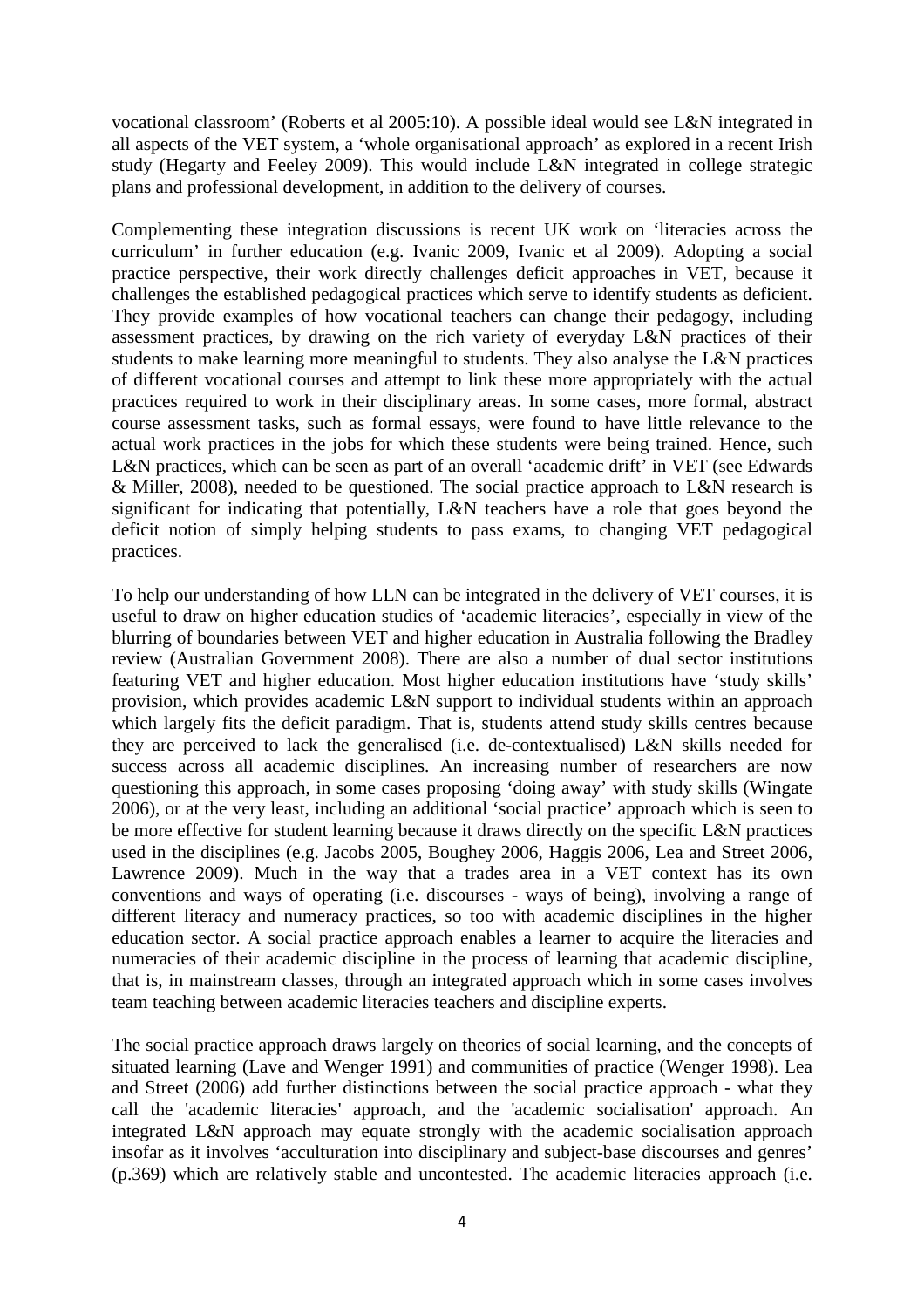social practices) on the other hand, recognises the dynamic and political nature of what represents a discipline, and has the potential to challenge the epistemological assumptions of that discipline, and the identities of the student in becoming a member of a new academic community.

Jacobs (2005) provides an academic literacies example from a higher education context in South Africa which resonates particularly with the VET contexts in our study. Drawing on Gee's (1990) concepts of Discourses, Jacobs explains that students and academic literacies teachers are 'outsiders' and discipline experts are the 'insiders' of the academic discipline (discourse) to be mastered. By team teaching, the presence of the academic literacies teacher may well cause the discipline expert to view their own teaching practices differently, more as an 'outsider' would, and thus make adjustments and possibly teach more explicitly in order to increase the understanding of students who are not yet a part of the discourse community of their chosen academic discipline. As a team teaching discipline expert explained:

… just working with a language person, you suddenly realise that you're veering way into the discipline, like talking out from the discipline rather than bringing people in with you … the notion of discourses is that when you're inside one and you've been inside one for a long time, you forget what it's like to be out of it … (Jacobs 2005:487)

A social practice approach to L&N support, in both higher education and VET contexts, may thus be seen to open a dialogue on a pedagogy that challenges the deficit model. It is an active approach likely to cause existing pedagogical practices to be questioned and improved. A study skills or deficit approach by contrast can be seen to be one which aims to accommodate students to the pedagogical status quo.

## **Research method**

Our research study had three main research phases. *Phase 1* involved an online environmental scan of known L&N providers using a national database of L&N providers. These providers were asked for information on the type of L&N support programs operating, and contacts for possible follow-up interviews*. Phase 2* involved semi-structured interviews with L&N and vocational teachers identified mainly in survey responses, and also managers with responsibilities for L&N support programs. Interviews were planned in person and by phone, and all interviews were taped and later transcribed in full. *Phase 3* involved case studies undertaken in three states to examine in more depth the pedagogical issues involved in L&N support programs.

In this paper, we focus mainly on data obtained during *phase 2*, the interviews with teachers and managers. A total of 53 people were interviewed, 28 were L&N teachers, 11 were vocational teachers, and 14 were VET managers with responsibilities for L&N support programs. The number of interviewees according to a breakdown of states/territories was as follows: Victoria 19; New South Wales 17; Western Australia 6; Queensland 5; Northern Territory 3; South Australia 2; and Australian Capital Territory 1. Interviews with personnel from Tasmania are planned for early 2011.

Most interviews took between 45 minutes and one hour, and were based on focus questions in the areas including: the effectiveness the L&N support, types of provision, the needs of students, and the main pedagogical issues involved in L&N and vocational teachers teaching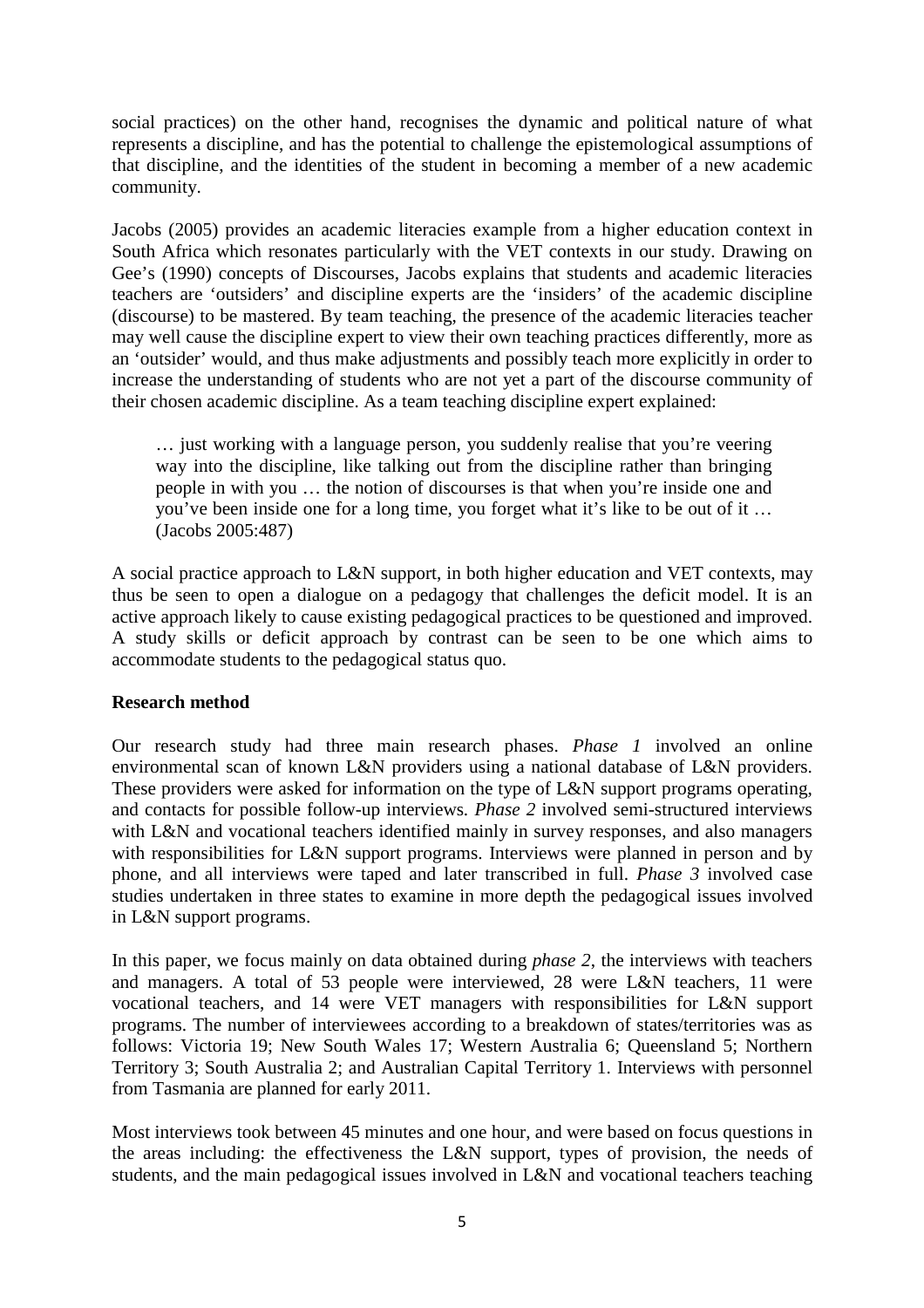together. Interview questions varied considerably, depending on the work context of the respondents.

# **Findings and discussion**

# *Diverse provision within an overall deficit approach*

Literacy and numeracy support in Australian VET is diverse, with little evidence in TAFE institutes of a systematic or strategic approach. Instead, it has developed in largely ad hoc ways in response to local needs and local management priorities. Even within the same TAFE institutes, provision can vary markedly from being a priority in one college to virtually no provision in a neighbouring college. With the general absence of designated funding for L&N support, and with little or no policy providing direction, the extent and type of L&N support appears to depend on the individual motivations and priorities of the local head teachers of L&N and vocational sections, and the managers they report to.

One common feature of almost all such provision, however, is the overall deficit approach insofar as L&N support is invariably viewed through its predominant reliance on testing/assessing and stand-alone L&N provision, as a mechanism for enabling students with 'problems', often termed 'disadvantaged' students, to succeed in their vocational courses. Several providers mentioned the new funding pressures being placed on them by completion rate criteria, and L&N support is seen largely as a means of improving completion rates for disadvantaged students (see Black 2008). These students are predominantly from so-called 'equity' target groups who traditionally have experienced poor success rates in VET. These groups commonly include: Aboriginal and non-English speaking background students, various students groups categorised as 'at risk', older students returning to study, and some categories of 'disability' groups.

## *Identifying students with 'problems'*

A clear indicator of a deficit approach in VET is the use of various testing/screening mechanisms to identify those students in need of L&N support. Nearly all TAFE systems have these testing mechanisms, though again, they vary considerably, and they can be seen to fit along a continuum ranging from formal, decontextualised testing at one extreme, to informal chats with students at the other. In one state TAFE system, for example, a formal test exists at course enrolment time, managed by the Admissions section, which effectively screens out those students deemed likely to experience difficulties in passing the course due to L&N problems. As a respondent explained, if people do not have the minimum entry requirements to get into a course:

… they will sit a TAFE admissions basic skills test … It is totally multiple choice, requires no extended writing, and against this people then get scored, and they can or can't get into Cert III or a Cert IV.

Unsuccessful students are then referred to 'stand-alone' L&N provision, where they can improve their L&N skills to Certificate II level before being allowed entry to a vocational course, or they can attempt the admissions test again. This formal testing process can be contrasted with an informal process at another TAFE college in a different state, where L&N teachers play an almost surreptitious role during course enrolments. In every teaching section of the college, while students are queuing up to enrol in their courses, L&N teachers interact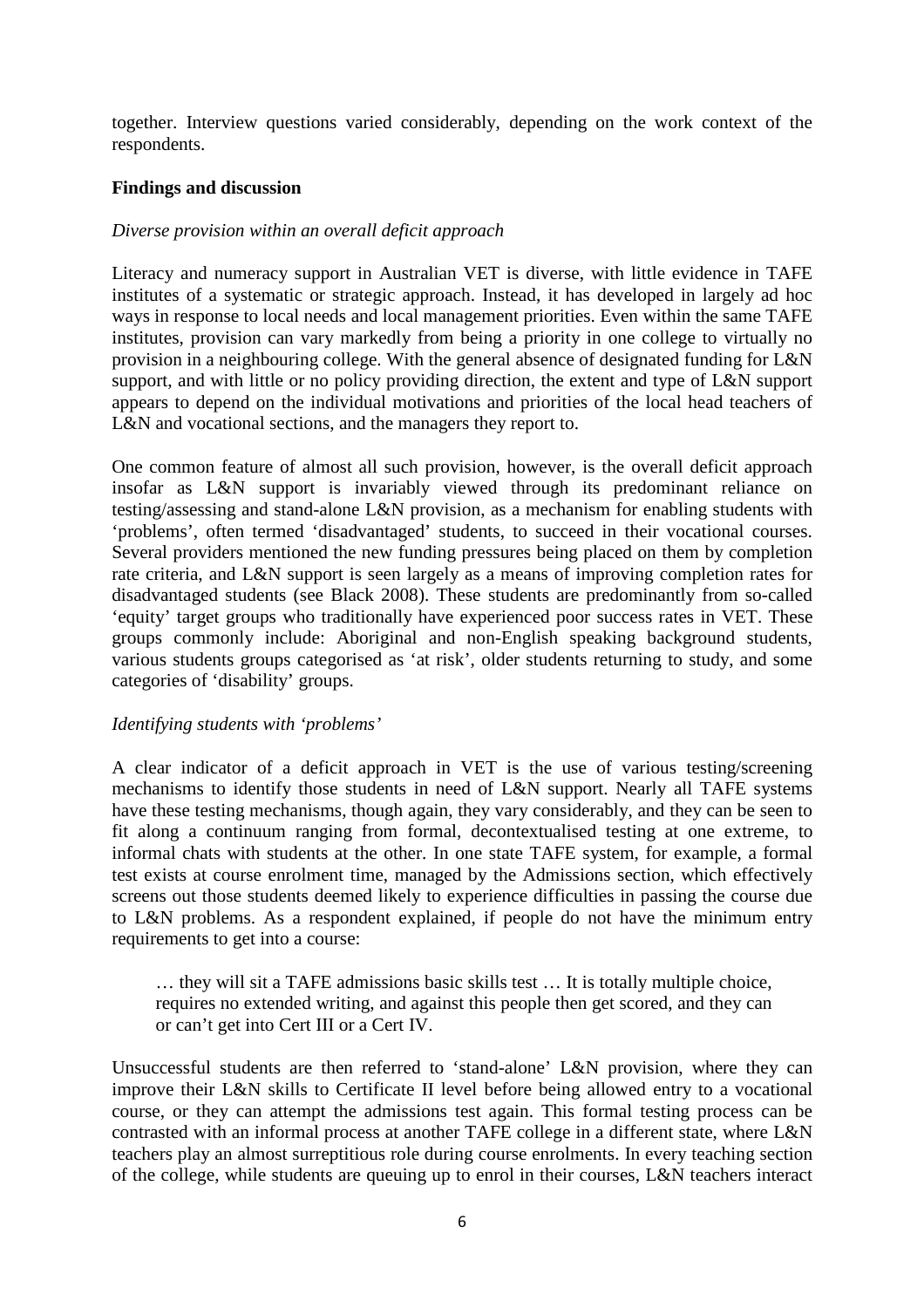informally with the students, asking them to write some basic details about themselves in order to obtain individual student 'profiles'. The manager of the college calls this:

… a conversation… about what have you done before and why are you interested in this? And it's about picking up language and literacy… We don't say you're going to have your literacy assessment … They (L&N teachers) are just another person on the vocational section's team.

This process was described by the college manager as a 'good customer service thing', and an L&N teacher said the students liked it: 'They feel they get individual attention and they just feel welcomed and that's a great start'. The individual student 'profiles' containing background details and a brief example of the students' writing, are then used in negotiations between the L&N section and the vocational sections of the college in deciding which students are most likely to need L&N support, and in which classes.

Most commonly, L&N teachers devise their own L&N 'screens' which they tailor to the particular curriculum needs of the different vocational sections. A carpentry course, for example, will feature trade calculations typically required in the carpentry course. Usually in the first week of classes, or the first teaching session, L&N teachers administer the screens to all new students and, as with the abovementioned 'profiles', use the results as both evidence of the need for L&N support, and to decide where the L&N support is best provided. This process is not new, and was considered 'good practice' more than two decades ago in TAFE (see Kelly 1989). The main aim is to locate those students most in need of L&N assistance, and locally tailored screens, often taking no more than 20 minutes to administer, provide that information. Rarely did interview respondents see the need for this assessment process to be extensive or require the use of validated tasks benchmarked to particular 'levels'. Respondents were asked if they used measures based on the Australian Core Skills Framework (ACSF), the nationally developed assessment and reporting tool, and very few did unless they were obliged to according to the course funding agreements.

## *Is 'integration' the answer?*

It has been suggested in this paper that 'integrated' L&N, especially that involving team teaching between vocational and L&N teachers, enables provision to move beyond a deficit approach. This is on the basis that the whole class benefits from more explicit L&N teaching in the process of learning the new skills and competencies required of their vocational course. If this form of L&N support extends also to the practical or field work required in the course, then students will be able to see how literacy and numeracy are truly 'situated' as part of the social practices required of them to become members of the community of practice of their vocational field.

The interviews indicated, however, that rarely is L&N support so situated. While it is common for L&N teachers to be present in vocational classrooms across all state and territory TAFE systems, many L&N teachers see their role to be primarily about helping students to pass their theory exams and assignments, and not their practical work. And the students they help are seen to be mainly those students who have problems with the course. Very rarely were examples provided of the vocational teacher and the L&N teacher jointly delivering content to the whole class. As one L&N teacher explained, while the vocational teacher delivers the lesson content: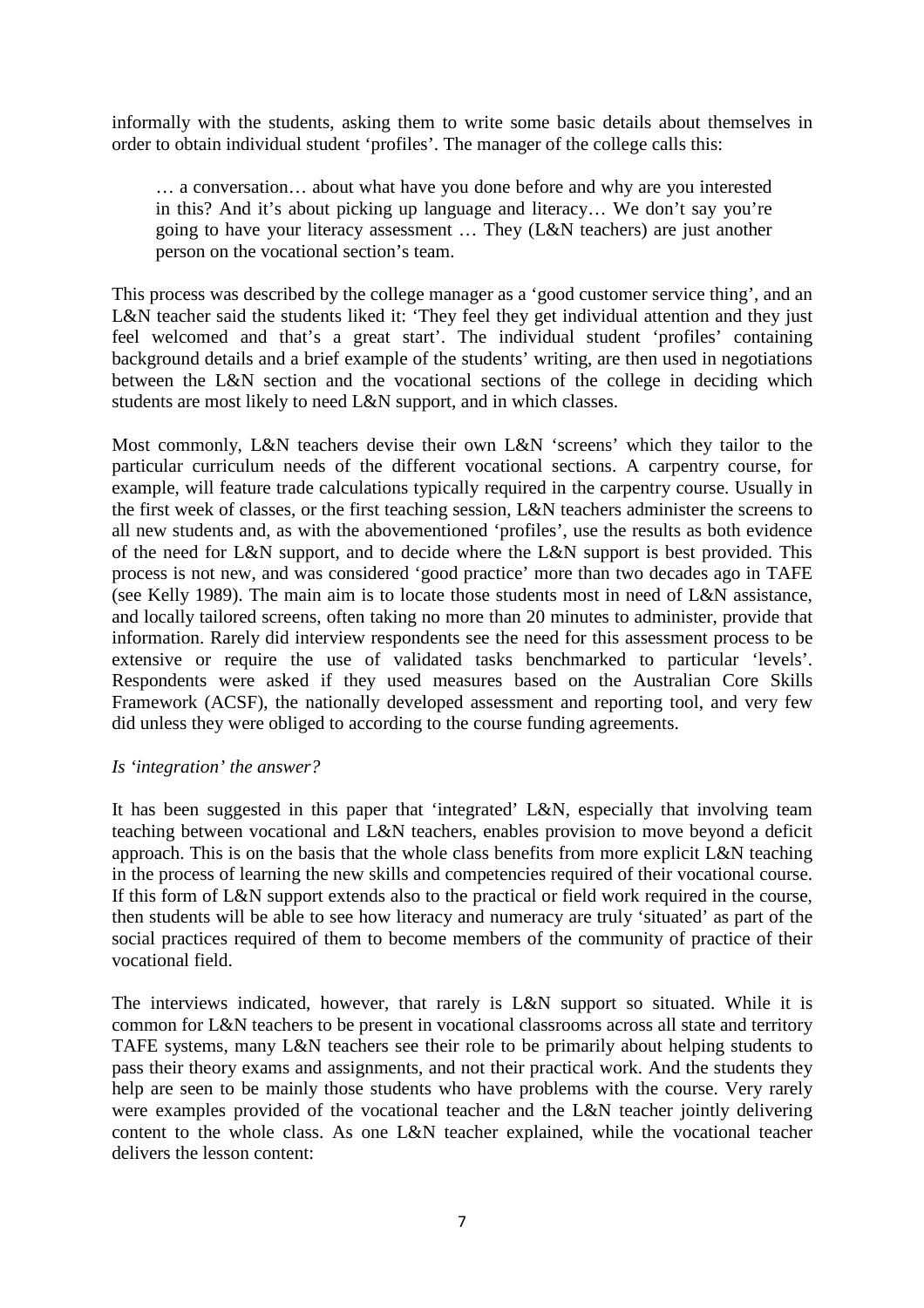I move around sometimes, just maybe if I pick up a term that I think a particular student might not be aware of; I might just quietly go to that person and explain particular terminology.

Similarly, another L&N teacher explained that in the vocational classroom she mainly works with 'her' group of students who need additional help, 'so I just hover and take good notes and then I just ask questions that I think they may not understand'. This secondary, supporting role, in which L&N teachers are largely passive, listening for much of the instructional part of lesson while the vocational teacher delivers the content, and then working with individuals or groups of students having difficulties, is accepted by many vocational and L&N teachers as the norm. It clearly fits within a deficit approach.

## *Moving beyond a deficit approach*

In this section, we briefly outline the CAVSS team teaching model as one example where integrated L&N does move beyond a deficit approach. CAVSS was first trialled in 2000 in Western Australia in response to traditional deficit models of L&N support that often did not work well. As a manager for introducing CAVSS explained, 'we had teachers who would set up support classes during lunchtime and then complain that it didn't work because the students wouldn't go to them'. CAVSS aims to improve vocational training by deliberately shifting away from an individual deficit perspective to one which sees literacy and numeracy as social practices (Bates 2004:4). It is based on two underpinning principles: the *normalising principle* in which L&N support is viewed as an 'ordinary part of the VET training, and something that every student is engaged in as a matter of course', and the *relevance principle*, which ensures L&N practices relate primarily to the vocational learning (Bates 2004:4). Apart from Western Australian TAFE Institutes, the course is now commonly delivered in other states, including Victoria, South Australia and Tasmania, and in a number of private Registered Training Organisations.

There are a number of key features of the CAVSS model which differentiate it from other L&N support models, including the following:

*Team teaching is mandatory*, and requires a close working relationship between the L&N and vocational teachers. These teachers are required to *jointly plan lessons*, and they often present to the class as 'tag teachers', that is, they take it in turns to teach the whole group, the vocational teacher focusing on vocational content, and the L&N teacher making explicit the literacy and numeracy practices. In practice, it is sometimes difficult to differentiate the respective roles of the teachers as they work together towards the same vocational outcomes.

*Teaching focuses on the whole group and withdrawing students for extra assistance is not allowed,* even within the same classroom. An experienced CAVSS teacher stated that he could see no justification for focusing on individual students with problems, because there was the likelihood others in the class were experiencing similar problems, and that helping one or several students soon escalated to helping the whole class, and 'what happens is the students at that particular point in time will realise that you're not there for the dummies; you're actually there for everyone'.

*The L&N teacher participates in both the theory and the practical work.* One CAVSS teacher said his workload was approximately 50:50 in relation to classroom and workshop work, and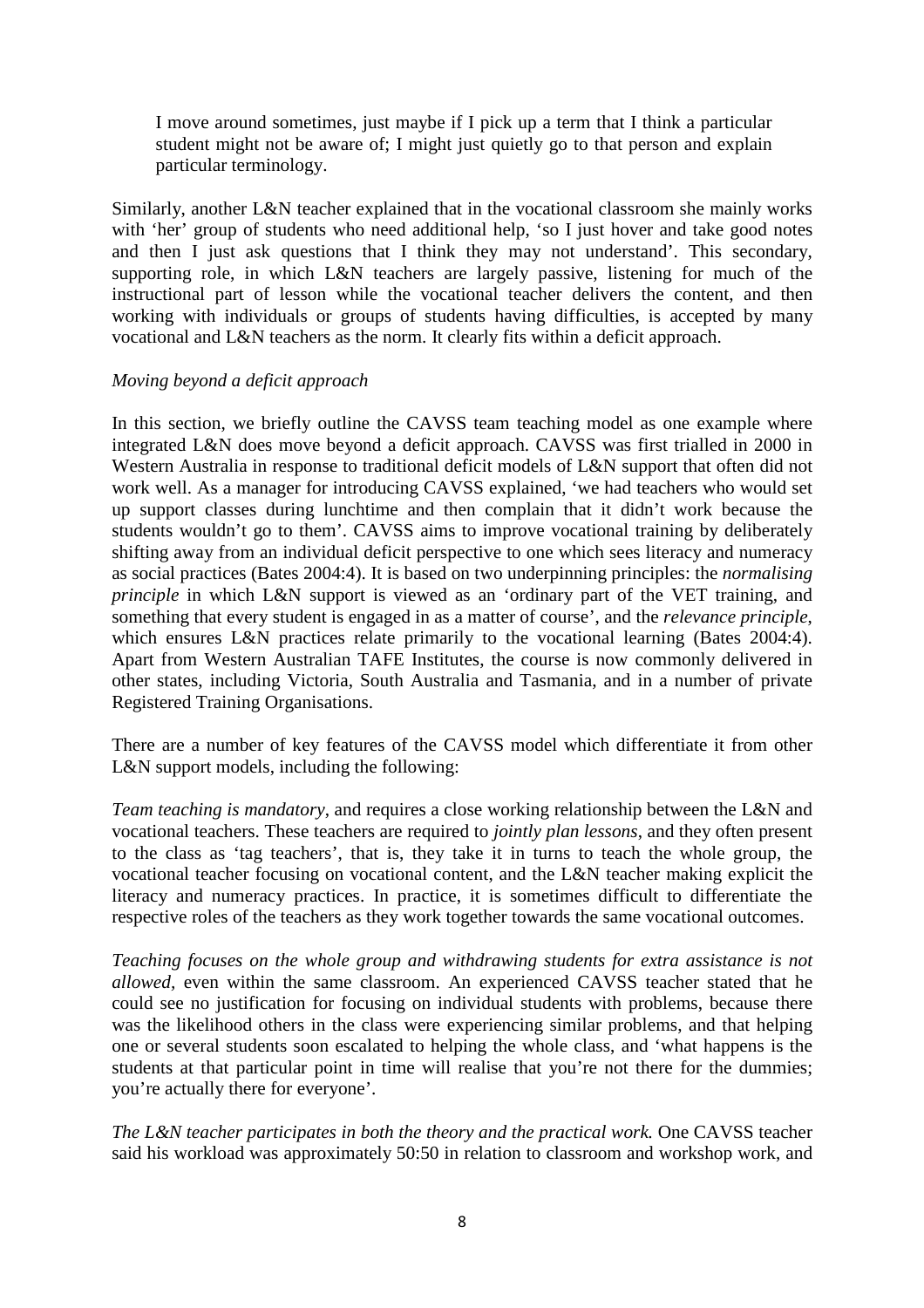he expressed amazement that people should assume the work of L&N support teachers would be primarily in the classroom:

It is … as if people don't speak or read or talk or do geometry in a workshop. It is like the world does not understand what a vocation is or what a vocational person does … what happens in the classroom is extremely important, but it all happens again in the workshop.

*There is no assessment of L&N skills in CAVSS*. This aspect makes CAVSS different to almost all other L&N support models – there is no attempt to identify individual students with 'problems'. One CAVSS teacher said that assessing students 'would just ruin everything' including the momentum, the ethos of CAVSS, and the teacher's relationship with students. This teacher said the advantage of being a CAVSS lecturer was that:

no student ever sees you as judging them or being the person who holds the key for them to open the door ... You're just a person that is ... genuinely interested in helping them get through what they're doing so they can go onto the next part and finish this course and become that tradesperson that they want to become.

This same teacher found it hard to justify how, for example, first year trade apprentices could be assessed appropriately for their L&N skills anyway, because they had no trade knowledge, so an 'industry-based' assessment wasn't appropriate, and a 'school-based' test was simply a return to experiences that for many students were not positive. For this teacher, 'success' was the key factor, regardless of students' L&N 'levels'. For many students, CAVSS was the first success they had experienced in an educational environment, which they could achieve with some 'genuine support … rather than a person who wants to point out what they can't do'.

Another important feature of CAVSS include the obligatory *professional development courses* that new and existing CAVSS teachers are required to attend to ensure they have knowledge of the philosophy and practice expected of the course.

## **Conclusions**

The CAVSS provides an example of a model that is based on a coherent set of principles that shifts away from deficit approaches to L&N support in the delivery of VET courses towards what we might term a social practice approach (for a more detailed account of how we view a social practice approach, see Black & Yasukawa forthcoming). Arguably, our data on CAVSS reflect a model that lies somewhere between what Lea and Street (2006) call the 'academic socialisation' and the 'academic literacies' models because, while L&N practices are firmly embedded in vocational practices, there is little indication in the CAVSS model that one of its aims is to challenge existing vocational practices. There are other examples identified in our research, including a 'shared-delivery' model in a Victorian Institute, in which the pedagogical practices drew more on the cultural/linguistic resources that a multicultural learning group brought to the classroom, and which did challenge existing vocational practices. We plan to document this as a case study in our DEEWR research report (Black & Yasukawa forthcoming). The idea of L&N teachers working very closely with vocational teachers in both the delivery and the planning of vocational courses is not new in Australian TAFE colleges (see Black 1996). Neither is teaching to the whole group of students, and L&N teachers spending time in the practical workshops as well as the theory classrooms, but examples of these types of programs in action are quite rare. Not assessing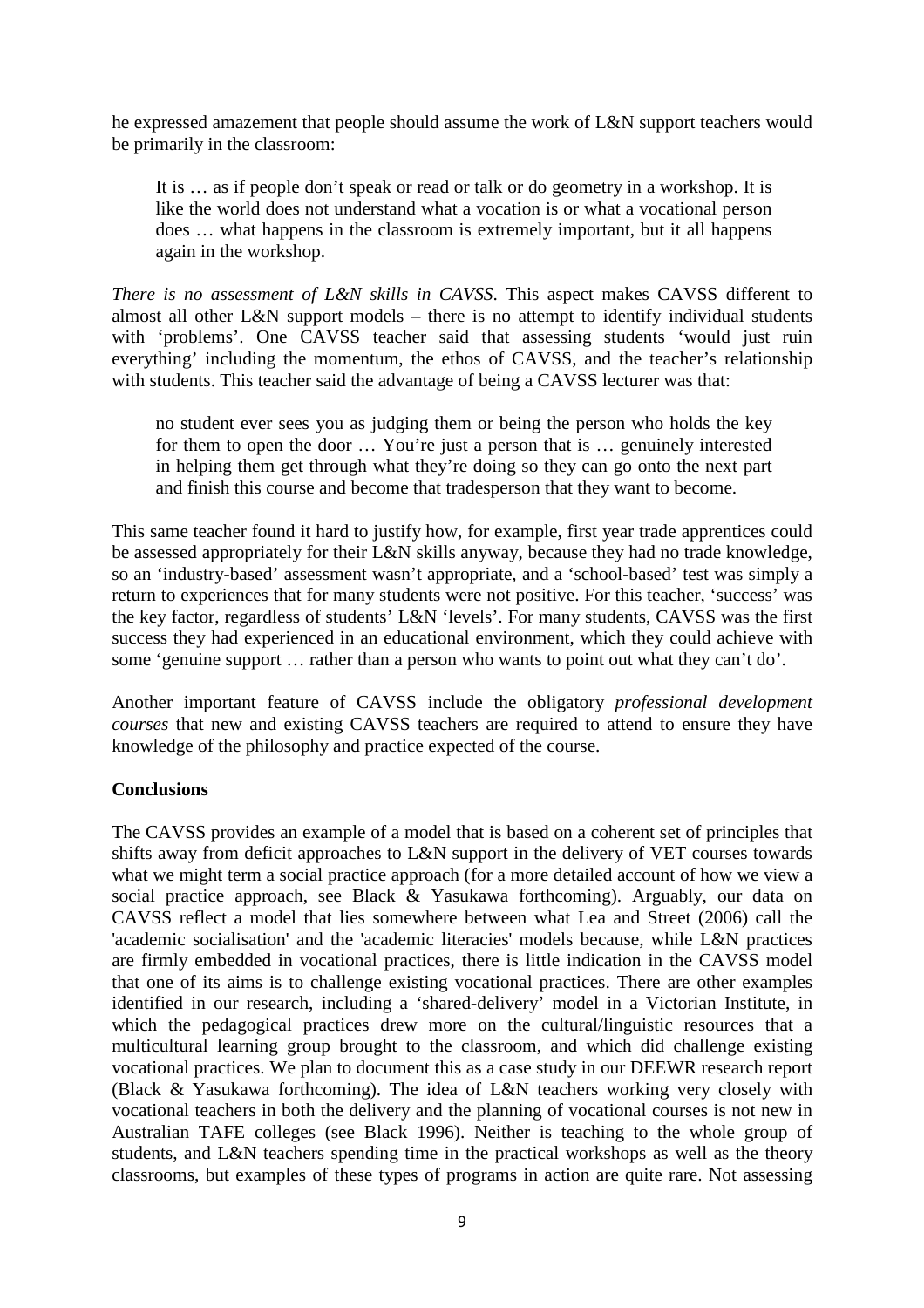students at all for their L&N skills is extremely rare, and we are far more likely to find L&N support as an 'add on' (or 'bolted on'), with L&N teachers using their screens to identify those students they should be spending their time helping with exams and assignments.

While the deficit approach largely prevails in Australian VET, most teachers and managers do not see themselves as 'deficit approach' teachers, because the term has negative connotations, and such an approach is normalised as a common sense approach, and in fact is viewed as a 'good practice' approach to helping students to get their vocational qualifications. The main point of this paper is to highlight that there are other approaches that can be adopted. A social practice approach to L&N, aspects of which are reflected in CAVSS and several other programs we researched, has the potential to reduce the negative effects on students of being labelled in yet another educational context as deficient. As a CAVSS teacher indicated, 'success' can overcome many of the deficits or problems that formal (or informal) testing might reveal. By 'situating' L&N practices fully in the context of vocational learning, including in the practical workshops where much occupational identity work occurs, it is likely students will more readily accommodate these practices because they see the relevance of them. As the same CAVSS teacher notes in relation to building trades students, '… they will start seeing why they need to be able to do quotes … so it is success breeding success'. Finally, as some of the recent literature on L&N in further education in the UK (Ivanic et al 2009), and the literature on academic literacies in higher education indicates, a social practices approach encourages change. By enabling L&N teachers or academic literacies lecturers to work closely with vocational or disciplinary experts, there is the potential for participants to take on new ways of seeing and identifying new spaces for change. A deficit approach on the other hand, largely retains the separation of the disciplines, and tries to support students by bringing them up to the established norms, but without challenging the norms.

## **Acknowledgements**

The research for this paper was funded by the Commonwealth through the Department of Education, Employment and Workplace Relations.

## **References**

- Access and General Education Curriculum Centre. (2005). *Towards developing a learner support framework: A review of practice in TAFE NSW*. TAFE NSW, Sydney.
- Australian Government. (2008). *Review of Australian higher education: Final report*. Australian Government, Canberra.
- Australian Government. (2010). *Budget 2010-11: Skills and infrastructure building a stronger and fairer Australia*, Australian Government, Canberra.
- Australian Bureau of Statistics. (1997). *Aspects of literacy: Assessed skill levels 1996*. AGPS, Canberra.
- Australian Bureau of Statistics. (2007). *Adult literacy life skills survey, summary results*, Australia. ABS, Canberra.
- Australian Chamber of Commerce and Industry. (2007). *Skills for the nation: A blueprint for improving education and training 2007-1017*. ACCI, Canberra.
- Australian Industry Group. (2010). National workforce literacy project: Report on employers (sic) views on workplace literacy and numeracy Skills. Australian Industry Group, North Sydney.
- Barton, D. (2009). Researching adult learners' lives to understand engagement and progression in learning, *Literacy and Numeracy Studies*, 16:2/17:1, 51-62.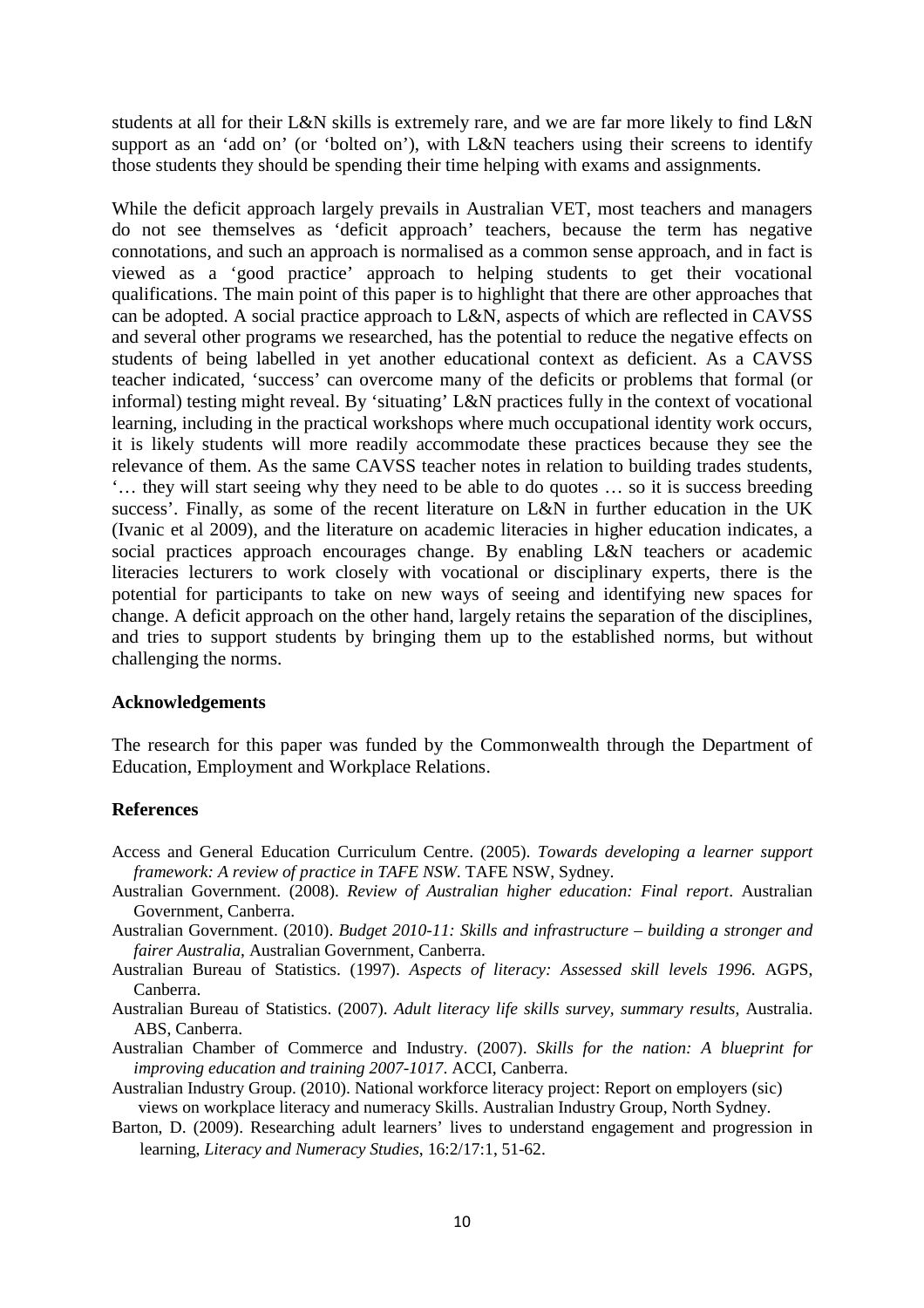- Bates, S. (2004). A model for pedagogical change: The course in applied vocational study skills, *Fine Print*, 27:1, 3-7.
- Black, S. (1996). *Literacy/numeracy support and team teaching in VET: TAFE teachers reflect on their practice.* TAFE NSW, Sydney
- Black, S. (2008). *Non-English speaking background students in TAFE: Exploring factors behind their module completion rates in selected TAFE NSW courses.* TAFE NSW, Sydney.
- Black, S. & Yasukawa, K. (2010). Time for national renewal: Australian adult literacy and numeracy as 'foundation skills', *Literacy and Numeracy Studies,* 18:2, 43-57.
- Black, S. & Yasukawa, K. (forthcoming). *Working together: Integrated literacy and numeracy support in VET,* University of Technology, Sydney.
- Boughey, C. (2006). Academic study as a social practice, in P. Sutherland & J. Crowther (eds). *Lifelong learning: Concepts and contexts*. Routledge, London.
- Casey, H, Olga, C, Eldred, J, Grief, S, Hodge, R, Ivanic, R, Jupp, T, Lopez, D, McNeil, B. (2006). *You wouldn't expect a maths teacher to teach plastering: Embedding literacy and language in post 16 vocational programmes - the impact on learning and achievement*, National Research and Development Centre for Adult Literacy and Numeracy, London.
- Coulombe, S, Tremblay, J & Marchand, S. (2004). *Literacy scores, human capital and growth across fourteen OECD countries*, IALS, Statistics Canada, Ottawa.
- Council of Australian Governments. (2008). *National agreement for skills and workforce development*, COAG, Canberra.
- Courtenay, M. & Mawer, G. (1995). *Integrating English language, literacy and numeracy into vocational education and training: A framework.* TAFE NSW, Sydney.
- Department of Employment, Education and Training. (1991). *Australia's language: The Australian language and literacy policy*, DEET, Canberra.
- Edwards, R. & Miller, K. (2008). Academic drift in vocational qualifications? Explorations through the lens of literacy, *Journal of Vocational Education and Training*, 60:2, 123-131.
- Foley, H. (2002). *Understanding and applying vocational language, literacy and numeracy within the Australian quality training framework*. Department of Employment and Training, Brisbane.
- Gee, J. (1990). *Social linguistics and literacies: Ideology in discourse*. Falmer, London.
- Glossop, C. (1990). Team teaching in carpentry and joinery, *Good Practice in Australian Adult Literacy and Basic Education*, No.11, 14-17.
- Grant, A. (1987). *Opportunity to do brilliantly: TAFE and the challenge of adult literacy provision in Australia*. AGPS, Canberra.
- Haggis, T. (2006). Pedagogies for diversity: retaining critical challenge amidst fears of 'dumbing down', *Studies in Higher Education*, 31:5, 521-535.
- Hegarty, A. & Feeley, M. (2009). *Literacy-friendly further education and training: An exploration of the potential for a whole organisation approach to integrating language and literacy in further education and training in Ireland.* National Adult Literacy Agency, Dublin.
- Ivanic, R. (2009). Bringing literacy studies into research on learning across the curriculum, in M.Baynham & M.Prinsloo eds, *The future of literacy studies*. Pelgrave MacMillan, London.
- Ivanic, R., Edwards, R,, Barton, D., Martin-Jones, M., Fowler, Z., Hughes, B., Mannion, G., Miller, K., Satchwell, C. & Smith, J. (2009). *Improving learning in college: Rethinking literacies across the curriculum,* Routledge.
- Jacobs, C. (2005). On being an insider on the outside: New spaces for integrating academic literacies, *Teaching in Higher Education*, 10:4, 475-487.
- Jones, H. & Charnley, A. (1978). *Adult literacy: A study of its impact*. NIAE, Leicester.
- Kelly, S. (1989). Literacy screens for TAFE students, *Good Practice in Australian Adult Literacy and Basic Education*, No.5, 9.